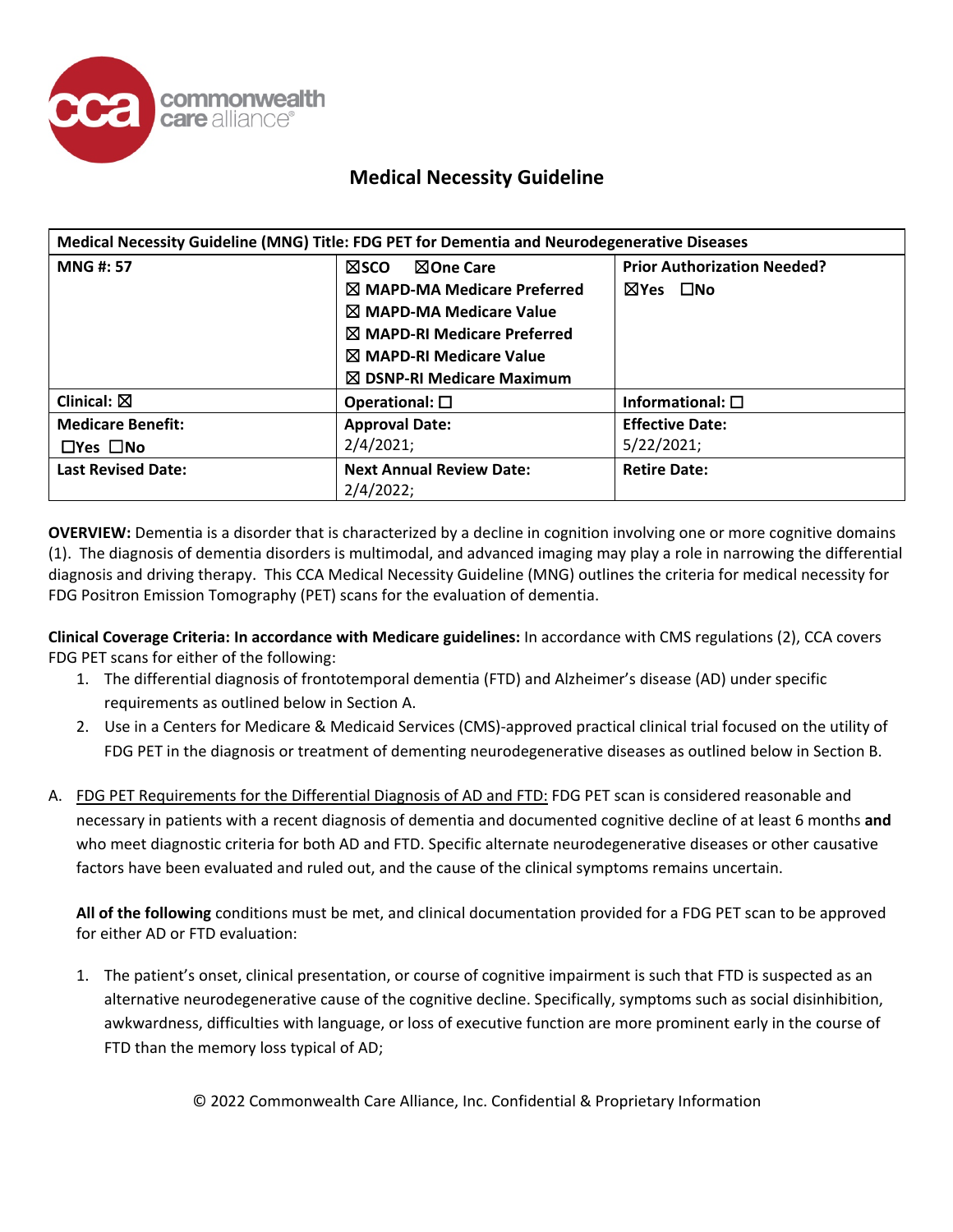

- 2. The patient has had a comprehensive clinical evaluation (as defined by the American Academy of Neurology encompassing a medical history from the patient and a well-acquainted informant (including assessment of activities of daily living), physical and mental status examination (including formal documentation of cognitive decline occurring over at least 6 months) aided by cognitive scales or neuropsychological testing, laboratory tests, and structural imaging such as magnetic resonance imaging (MRI) or computed tomography (CT);
- 3. The evaluation of the patient has been conducted by a physician experienced in the diagnosis and assessment of dementia;
- 4. The evaluation of the patient did not clearly determine a specific neurodegenerative disease or other cause for the clinical symptoms, and information available through FDG PET is reasonably expected to help clarify the diagnosis between FTD and AD and help guide future treatment;
- 5. The FDG PET scan is performed in a facility that has all the accreditation necessary to operate nuclear medicine equipment. The reading of the scan should be done by an expert in nuclear medicine, radiology, neurology, or psychiatry, with experience interpreting such scans in the presence of dementia;
- 6. A brain single photon emission computed tomography (SPECT) or FDG PET scan has not been obtained for the same indication. (The indication can be considered to be different in patients who exhibit important changes in scope or severity of cognitive decline, and meet all other qualifying criteria listed above and below (including the judgment that the likely diagnosis remains uncertain.) The results of a prior SPECT or FDG PET scan must have been inconclusive or, in the case of SPECT, difficult to interpret due to immature or inadequate technology. In these instances, an FDG PET scan may be covered after one year has passed from the time the first SPECT or FDG PET scan was performed.)
- 7. The referring and billing provider(s) have documented the appropriate evaluation of the Medicare beneficiary. Providers should establish the medical necessity of an FDG PET scan by ensuring that the following information has been collected and is maintained in the beneficiary medical record:
	- Date of onset of symptoms;
	- Diagnosis of clinical syndrome (normal aging; mild cognitive impairment (MCI); mild, moderate or severe dementia;
	- Mini mental status exam (MMSE) or similar test score;
	- Presumptive cause (possible, probable, uncertain AD);
	- Any neuropsychological testing performed;
	- Results of any structural imaging (MRI or CT) performed;
	- Relevant laboratory tests (B12, thyroid hormone); and,
	- Number and name of prescribed medications.

### B. **FDG PET Requirements for Coverage in the Context of a CMS-approved Practical Clinical Trial Utilizing a Specific Protocol to Demonstrate the Utility of FDG PET in the Diagnosis, and Treatment of Neurodegenerative Dementing Diseases**

An FDG PET scan is considered reasonable and necessary in patients with MCI or early dementia (in clinical circumstances other than those specified in subparagraph 1) only in the context of an approved clinical trial that contains patient safeguards and protections to ensure proper administration, use and evaluation of the FDG PET scan.

© 2022 Commonwealth Care Alliance, Inc. Confidential & Proprietary Information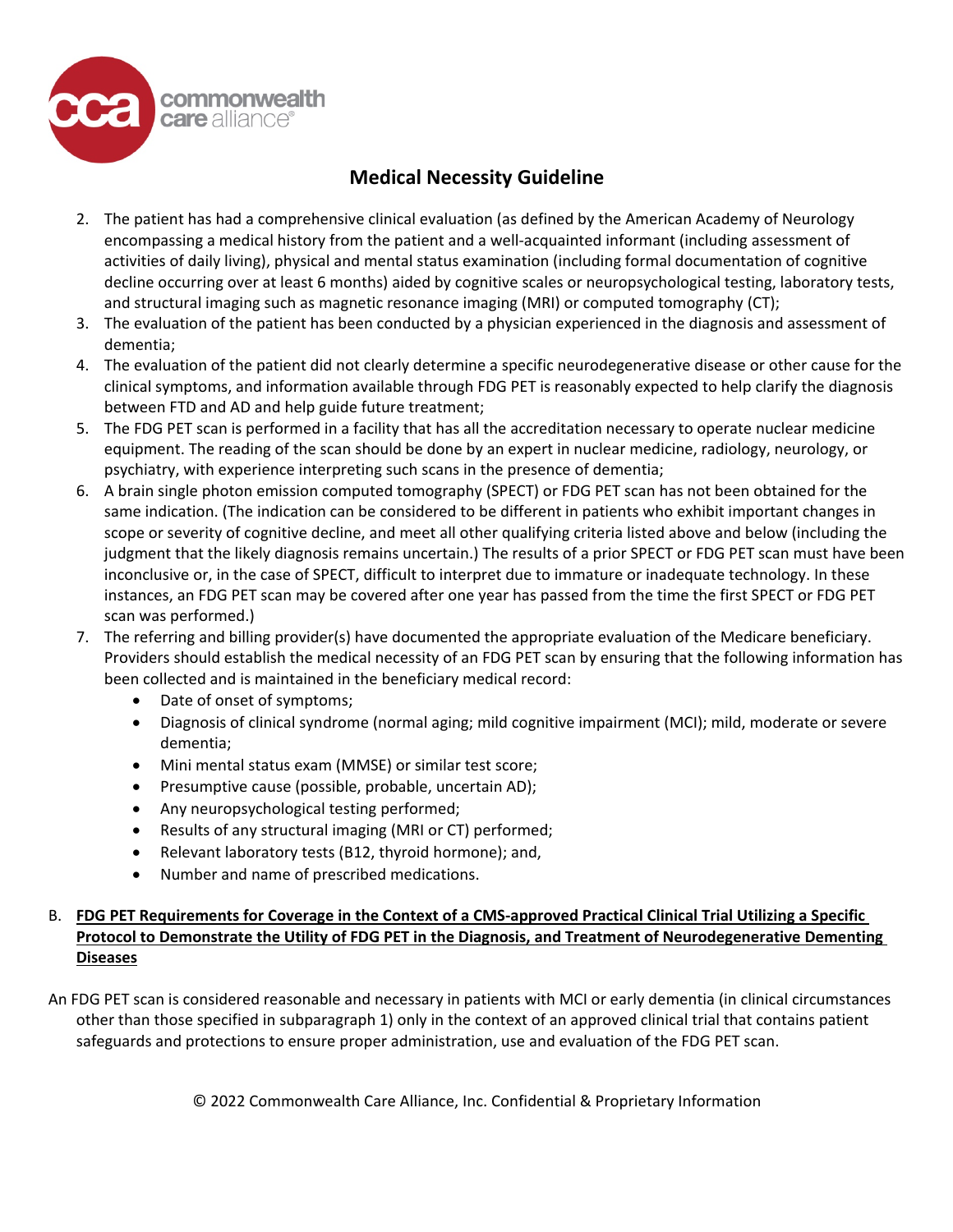

The clinical trial must compare patients who do and do not receive an FDG PET scan and have as its goal to monitor, evaluate, and improve clinical outcomes. In addition, it must meet the following basic criteria:

- 1. Written protocol on file;
- 2. Institutional Review Board review and approval;
- 3. Scientific review and approval by two or more qualified individuals who are not part of the research team; and,
- 4. Certification that investigators have not been disqualified.

#### **LIMITATIONS/EXCLUSIONS:**

1. All other uses of FDG PET for patients with a presumptive diagnosis of dementia-causing neurodegenerative disease (e.g., possible or probable AD, clinically typical FTD, dementia of Lewy bodies, or Creutzfeld-Jacob disease) for which CMS has not specifically indicated coverage are not considered reasonable and necessary and are considered experimental as per CCA MNG 010 Experimental and Investigational Services.

#### **RELATED REFERENCES:**

- 1. American Psychiatric Association. Diagnostic and Statistical Manual of Mental Disorders, Fifth Edition (DSM-5), American Psychiatric Association, Arlington 2013.
- 2. National Coverage Determination (NCD) for FDG PET for Dementia and Neurodegenerative Diseases (220.6.13). Publication 100-3, Manual Section Number 220.6.13, Version 3. Effective 4/3/2009.

#### **ATTACHMENTS:**

| <b>HIBIT A:</b> |  |
|-----------------|--|
| <b>HIBIT B</b>  |  |

#### **REVISION LOG:**

| <b>REVISION</b><br><b>DATE</b> | <b>DESCRIPTION</b> |
|--------------------------------|--------------------|
|                                |                    |
|                                |                    |
|                                |                    |